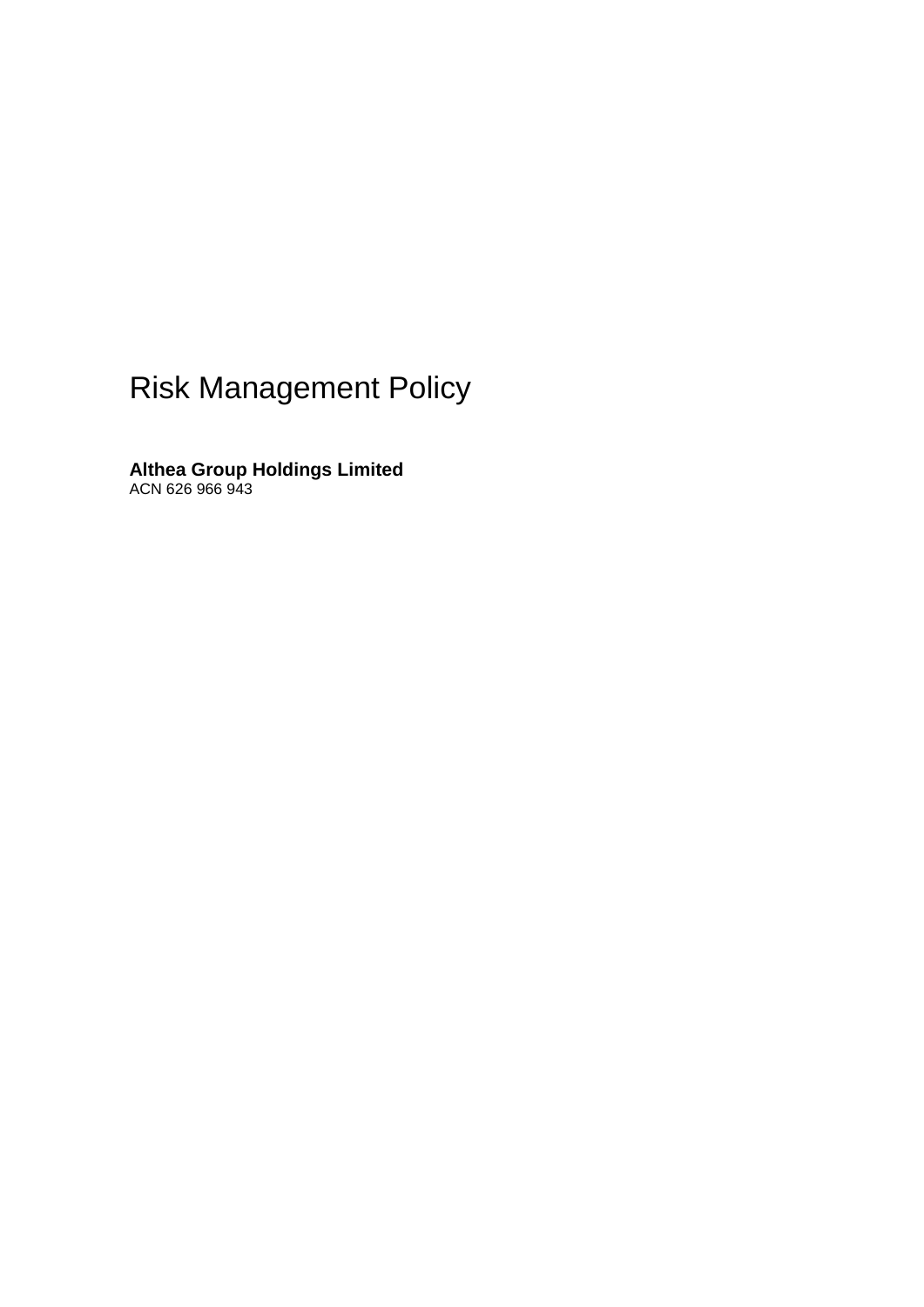### **1 Purpose**

- 1.1 Althea Group Holding Limited (**Company**) and its subsidiaries (**Group**) recognise that risk is present in all aspects of its business and that managing risk effectively is essential in meeting the expectations of all shareholders, employees, customers, suppliers and regulators.
- 1.2 The management of risk is an essential and integral part of managing all aspects of a company to increase the likelihood of continued survival and success. This policy sets out the key elements of the Group's risk management framework.
- 1.3 The Group recognises its responsibility to manage risk in an effective and efficient manner as a fundamental component of its business operations. The Group is committed to identifying and analysing risks associated with activities and operations with the objective of maintaining a safe workplace, minimising losses and maximising opportunities, developing appropriate risk treatment options, and informed decision-making.
- 1.4 Risks can be threats or opportunities and a failure to manage them is a significant danger to Group's survival and growth. Accordingly. the purpose of this policy is also to communicate the Group's common and systematic approach to managing risk.

### **2 Scope**

- 2.1 This policy applies to all entities, directors, employees and persons managed by the Group in all areas of operation. It applies to all levels of business including corporate, construction, marketing and operations.
- 2.2 It covers all areas of risk whether of economic or non-economic consequence.

#### **3 General roles and responsibilities**

- 3.1 The Board is responsible for overseeing and approving risk management strategy and policies, monitoring risk management, and establishing procedures which seek to provide assurance that major business risks are identified, consistently assessed and appropriately addressed.
- 3.2 Strategic oversight of the Group's approach to risk management will be delegated to the Audit, Risk and Compliance Management Committee (**Committee**).
- 3.3 The Committee, in consultation with the Chief Executive Officer, Chief Operations Officer, Chief Financial Officer, Chief Marketing Officer, Company Secretary & General Counsel (as applicable from time to time) (**Senior Management**), has the responsibility for developing risk mitigation plans and the implementing risk reduction strategies i.

## **4 Specific roles and responsibilities**

- 4.1 The detailed roles and responsibilities associated with this policy and associated procedures are detailed in the Risk Management Procedure (refer to paragraph [6.1\(2\)\)](#page-3-0).
- 4.2 The Committee is responsible for:
	- (1) maintaining an up-to-date understanding of areas where the Group is, or may be, exposed to risk and compliance issues and seek to ensure that management is effectively managing those issues, including: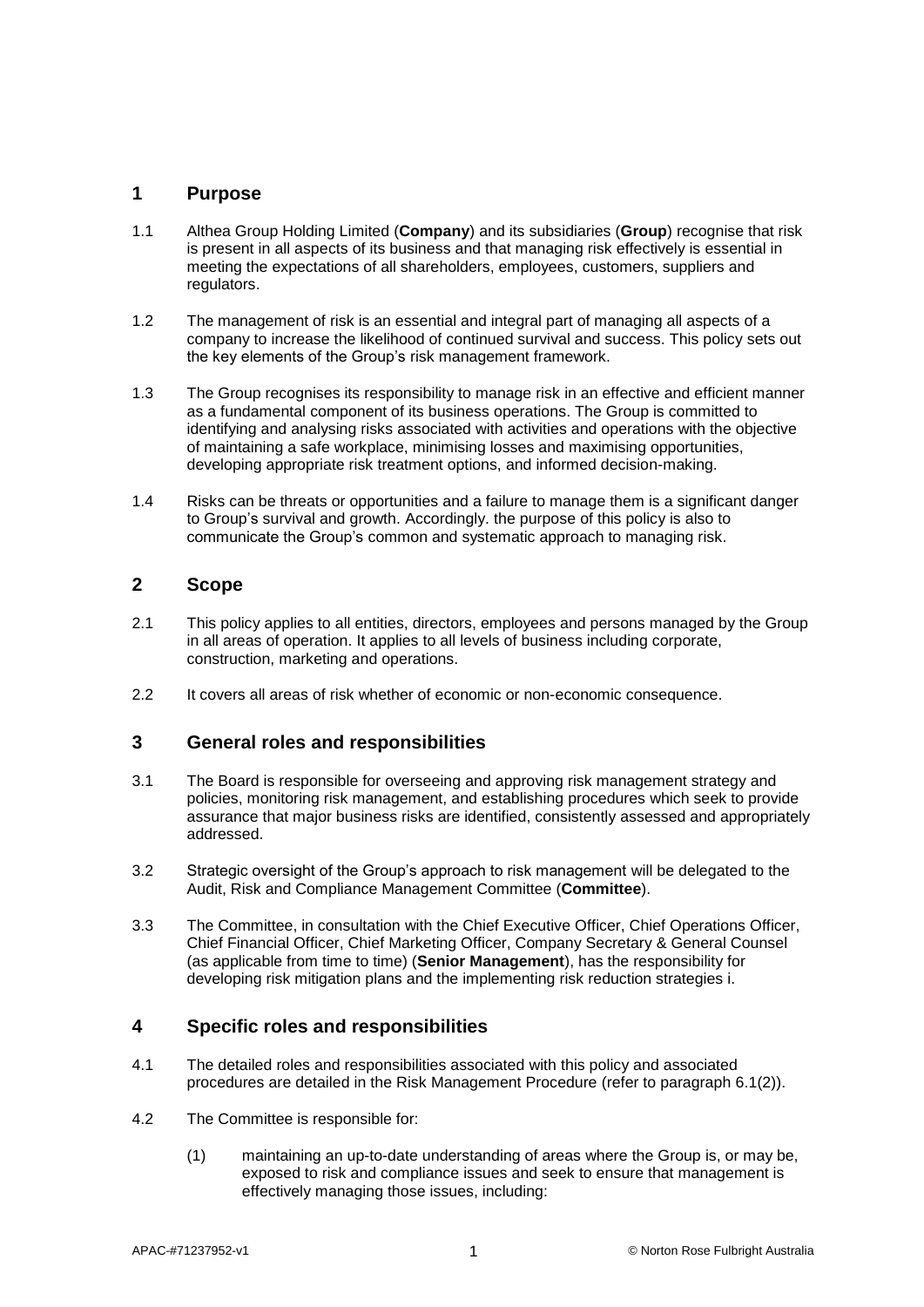- (a) non-compliance with laws, regulations, standards and best practice guidelines including industrial relation, occupational health and safety, environmental and trade practice laws;
- (b) importing judgements and accounting estimates;
- (c) litigation and claims;
- (d) fraud and theft; and
- (e) relevant business risks not dealt with by other Board committees;
- (2) receiving reports concerning material and actual incidents within the risk areas above and ensuring that macro risks are reported to the Board at least annually;
- (3) reviewing the adequacy and effectiveness of the Company's policies and procedures which relate to risk management and compliance and reviewing the completeness and accuracy of the Company's main corporate governance practices as required by ASX Listing Rules;
- (4) reviewing material documents and reports prepared for lodgement with regulators, assessing their impact on the Company and making recommendations to the Board on their approval or amendment;
- (5) assessing the management of non-financial information in documents to ensure that conflicts with financial statements and other documents do not occur;
- (6) making recommendations to the Board on the appropriate risk and risk management reporting requirements to the Board and this Committee;
- (7) assessing existing controls that management has in place for unusual transactions or transactions with more than an accepted level of risk;
- (8) meeting periodically with senior key officers of the Company, internal and external auditors and compliance staff to understand the Company's risk management and internal compliance and control system;
- (9) providing advice to the Board on relevant corporate level performance indicators and targets for risk management and compliance activities;
- (10) undertaking an annual review of risk management policy and underlying strategies and procedures to ensure its continued application and relevance;
- (11) examining and evaluating the effectiveness of the internal control system with management and internal and external auditors;
- (12) if considered necessary by the Committee, establishing a periodic and independent review of the implementation and effectiveness of the risk management policy to provide objective feedback to the Board as to its effectiveness;
- (13) receiving and considering reports on risk management and compliance programs and performance against policy and strategic targets;
- (14) reviewing the adequacy of the Company's insurance coverage; and
- (15) examining any matters referred to it by the Board.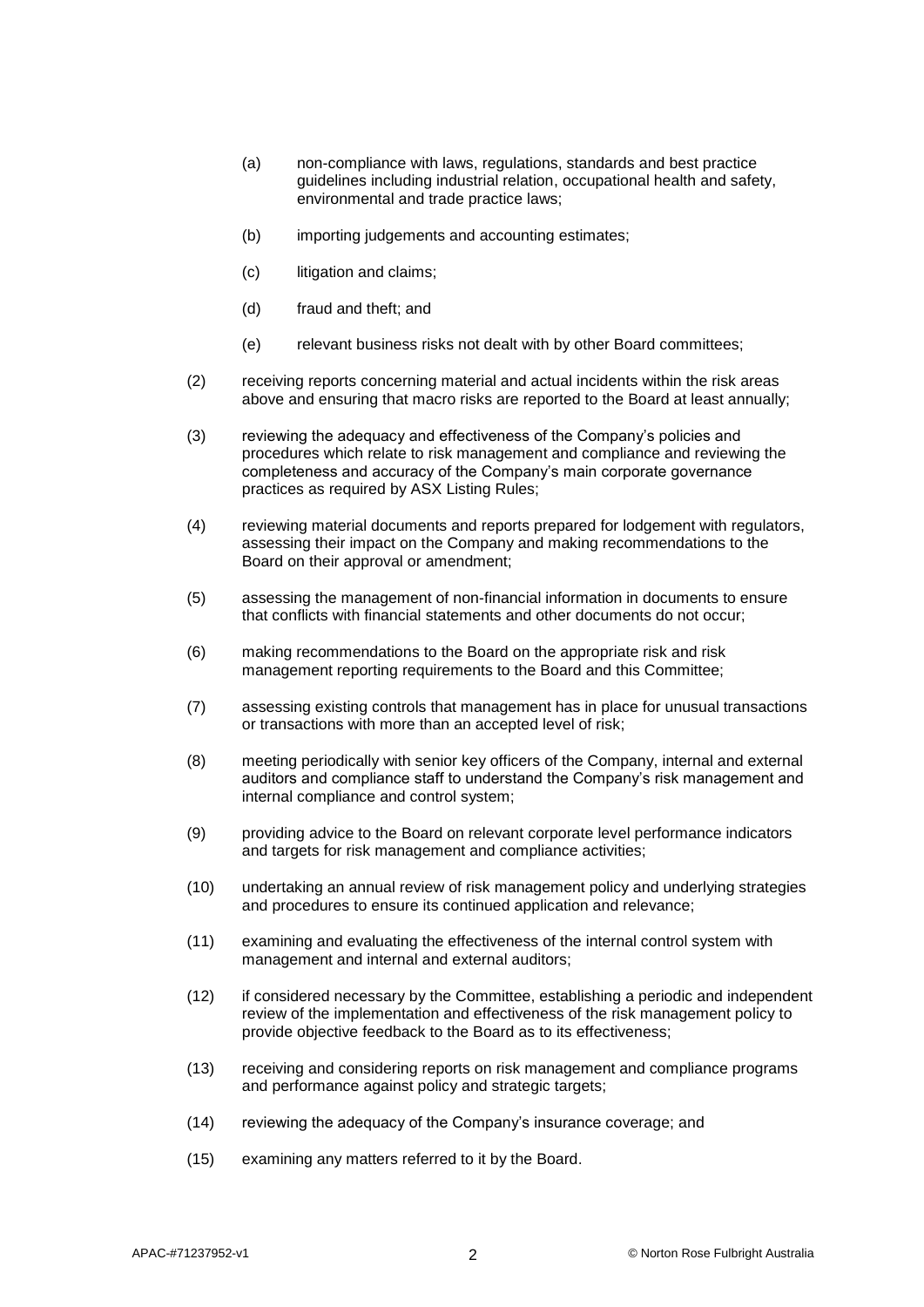### **5 External reference**

5.1 This policy and the associated procedures have been drafted taking into account current best practice, AS/NZS ISO 31000:2009: Risk Management – Principles and Guidelines and ASX Principle 7: Recognise and Manage Risk.

#### **6 Group risk management framework**

- 6.1 This policy, together with the following documents, forms the *Group Risk Management Framework*:
	- (1) **Risk Management Register** this register specifies the approach, the management components (i.e. the procedures, practices, assignment of responsibilities, sequence and timing of activities) and resources to be applied to the management of risk. For the Group, the key focus in the Risk Management Register is on planned activities and the timeframe for delivery of accountabilities.
	- (2) **Risk Management Procedure** this procedure outlines the processes and controls that are to be in place to ensure that the risks are adequately identified, assessed, documented, measured, mitigated and monitored.

## <span id="page-3-0"></span>**7 Core principles**

- 7.1 The Group's risk management is built on a foundation that includes:
	- (1) awareness and commitment to a single mission, common objectives, shared values and a Code of Business Ethics that is reviewed and renewed periodically;
	- (2) human resources practices intended to recruit, train and retain people with the required specialist skills;
	- (3) delegation of responsibility throughout the Group and accountability for outcomes;
	- (4) control processes including structured management reporting, links to strategic and business planning processes, a system of independent review and Board oversight; and
	- (5) an operational philosophy that seeks to anticipate and mitigate risks in their relevant context before they occur and that reflects on the lessons learned when problems arise.

## **8 Commitment**

- 8.1 The Group is committed to:
	- (1) providing appropriate resources to develop and maintain an effective risk management framework;
	- (2) developing, reviewing and clearly documenting processes and guidelines for the implementation of this policy;
	- (3) establishing and monitoring performance against annual approved strategicKPIs;
	- (4) undertaking risk reviews and internal audits on a periodic basis.